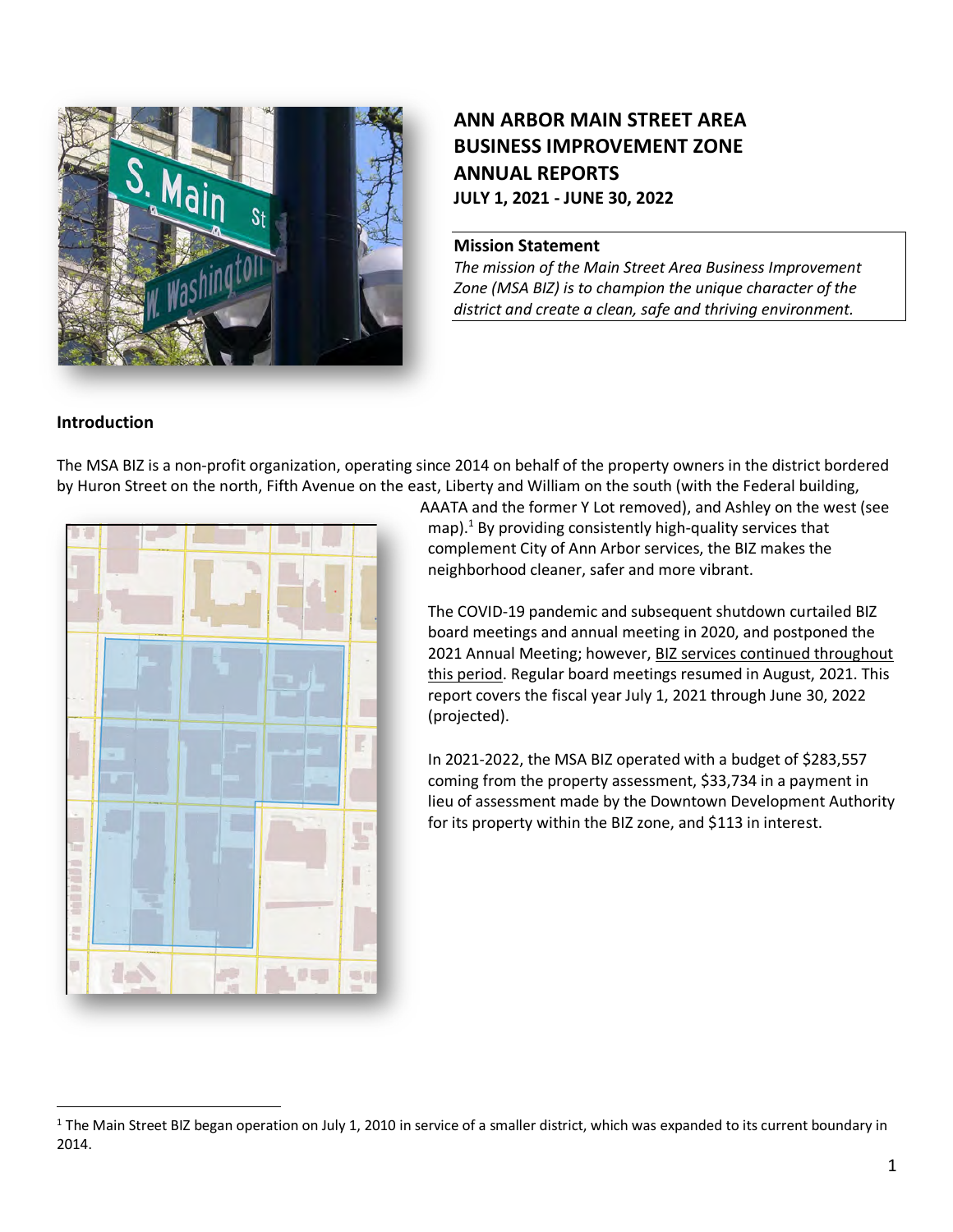## **Governance**

Members of the Main Street BIZ Board of Directors for 2021-2022 are:

- § Edward A. Shaffran, The Shaffran Companies, Ltd. Term ends June 30, 2022. Chair.
- Michael C. Martin, First Martin Corporation. Term ends June 30, 2022. Vice-chair.
- Jeffrey T. Harshe, MAVD. Term ends June 30, 2024. Treasurer.
- § Kathy Macdonald, 118 W. Liberty, LLC. Term ends June 30, 2023. Secretary.
- James R. Beuche, Hooper, Hathaway. Term ends June 30, 2022.
- § James G. Curtis, Curtis Commercial. Term ends June 30, 2022.
- § Ronald K. Dankert, Swisher Commercial. Term ends June 30, 2024.
- § Karen Farmer, Oxford Companies. Term ends June 30, 2023. Ms. Farmer resigned from the board and Mr. Michael Van Patten of Oxford Companies was appointed to complete the term.
- § Richard Mitchell, Mitchell + Mouat. Term ends June 30, 2023.
- Tom Murray, Conor O'Neill's. Term ends June 30, 2023.
- Roger Ahn, Circ Bar. Mayoral appointee. Term ends June 30, 2022.
- Jon Carlson, Term ends June 30, 2024.
- § Michael Watts, Hook, LLC. Term ends June 30, 2022.

Typically, the board of directors meets every other month, with the BIZ Executive Committee meeting in the off months. Agendas and minutes of board meetings are available on the MSABIZ website: www.annarbormainstreetbiz.org.

## **BIZ Assessment Formula**

The BIZ assessment formula establishes a fixed assessment percentage for each commercial property in the BIZ Zone, based on the number of lineal feet of sidewalks abutting that property and the number of square feet of commercial area in the building on that property.

• *Direct Benefit* – Snow removal and sidewalk debris removal services have been deemed "direct benefits" and were assessed in 2019-2020 and 2020-2021 at \$22.41/linear foot.

• *Common Benefit* – Supporting the organizational cost of the BIZ and the appearance of the urban landscape is a shared responsibility, a "common benefit." For fiscal years 2019-2020 and 2020-2021, the Common Benefit rate was \$.091/commercial square foot.

The rates charged in 2021-2022 were increased by 1% from 2020-2021.

Some buildings within the Zone include commercial parcels on upper floors. In those buildings, the amount of linear feet charged to an upper-floor parcel is calculated according to the percentage of commercial square feet they own relative to the total commercial square footage within that building. For instance, if a property has 25 linear feet and the upper story parcel represents 20% of the total commercial square feet within the building, then the upper story owner pays for 20% of the linear feet, or five feet of the linear assessment. The BIZ board established this calculation for two reasons: (1) State law requires that every commercial parcel within the BIZ Zone is assessed and (2) as a matter of fairness, upper story commercial properties benefit in equal measure from the BIZ services as do first-floor tenants, and therefore should pay proportionally.

State law governing Business Improvement Zones was amended in 2020 to allow the assessment of owner-occupied residential properties; to date, the BIZ board has elected not to assess owner-occupied residences. State law prohibits the assessment of tax-exempt properties.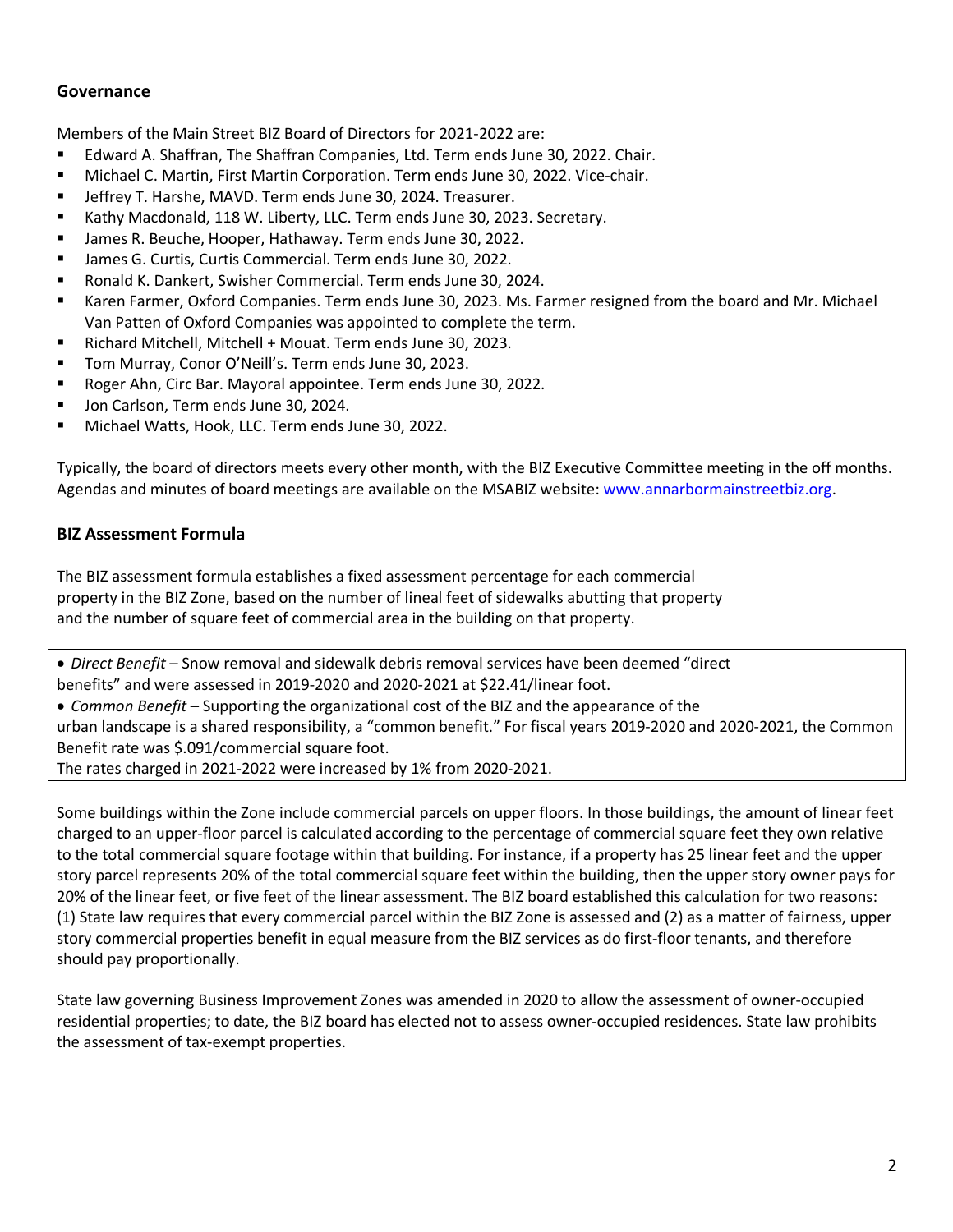## **BIZ Services**

The Main Street Area Business Improvement Zone continues to focus on three primary services:



#### *Sidewalk Snow Removal*

Keeping the sidewalks, crosswalks, and curb cuts clean and safe in the winter continues to be the top priority for the BIZ. Sidewalk snow removal services include using environmentally friendly snow-melting compounds for light snowfall, and shoveling for accumulations over one inch.

Outcomes: As of April, 2022, a total of 989 bags of environmentally friendly snow and ice melter were applied and 23 snow shoveling services conducted during the 2021- 2022 winter season. As in past years, when snow is not present or forecast, the BIZ continued its sidewalk sweeping services (see below)



#### *Sidewalk Sweeping*

Maintaining debris-free and inviting sidewalks is a yearround responsibility. The MSA BIZ continued to provide sidewalk services including sweeping, vacuuming, handbill removal, and graffiti removal.

Outcomes: As of April, 2022, sidewalk services in 2021- 2020 resulted in 123 sidewalk-sweeping services and 10 handbill removals. This represents a significant increase in sidewalk sweeping over 2020-2021, for two reasons. (1) 2020-2021 was dominated by the COVID shutdown, and (2) 2021-2022 required more frequent sweeping due to outdoor dining pressures.

In response to COVID-19 restrictions in 2020 to the present, the BIZ has worked diligently to deliver services in the very challenging presence of scheduled street closures, year-round outdoor furniture, and temporary enclosed dining structures.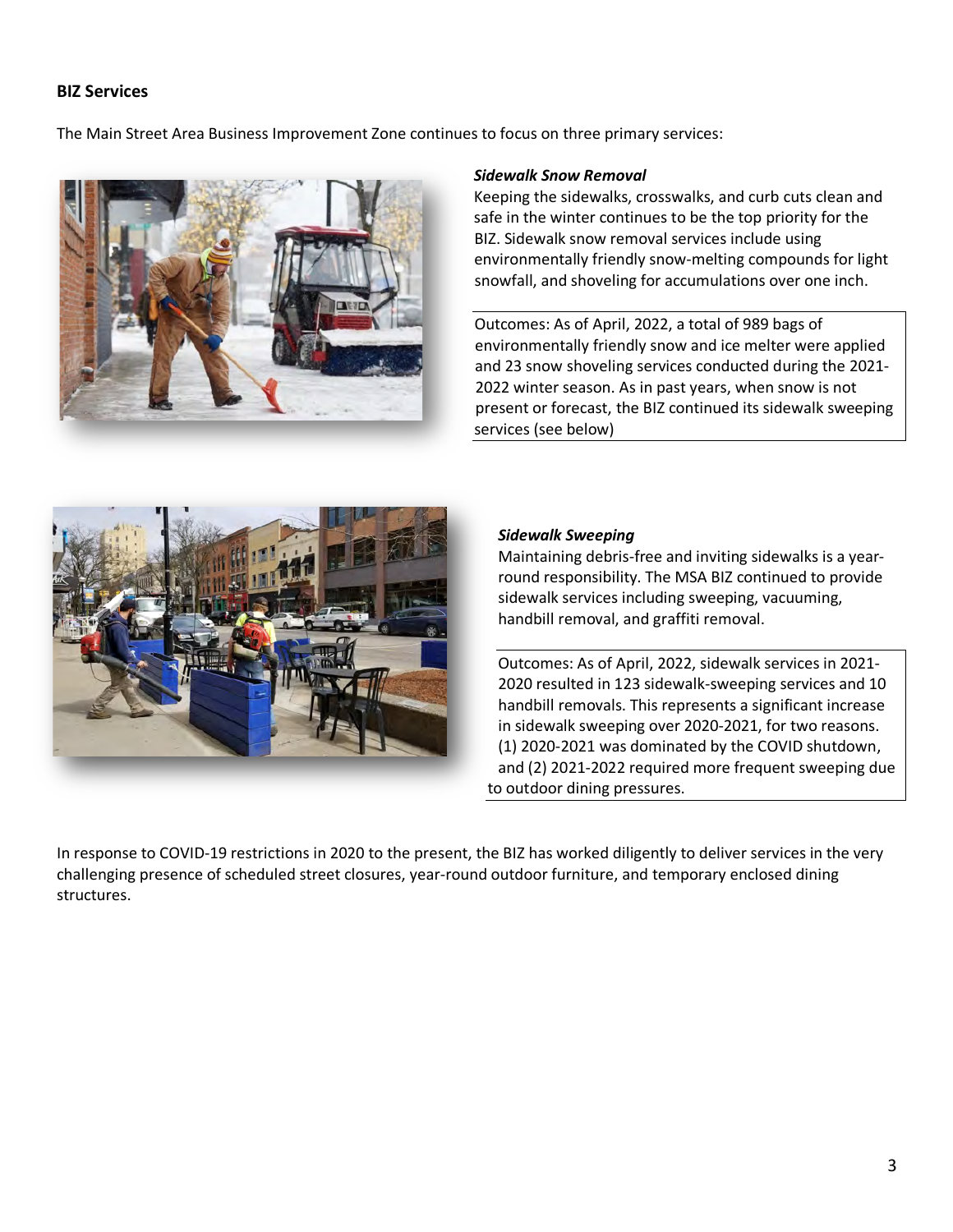

#### *Landscaping*

For the past 12 years, the Main Street BIZ /Main Street Area BIZ has built upon the district's attractive urban landscape by expanding the landscape area beyond Main Street and contributing \$10,000 per year to the Main Street Area Association (MSAA) for planting and plant maintenance of the 46 planter boxes on Main Street.

Outcomes: In 2021-2022, in addition to the scheduled \$10,000 BIZ contribution for the planters along Main Street, the MSA BIZ continued to maintain the 24 planters not on Main Street. Three seasonal plantings (and a special Holiday display), Spring and Fall cleanup, mulching, installation of holiday lights, and relocation of planters, as needed, required 178 labor hours to accomplish, as of April, 2022.

**2021-2022 Service Summary** As of April 22



Note: May and June figures are estimates, based on previous years' performance.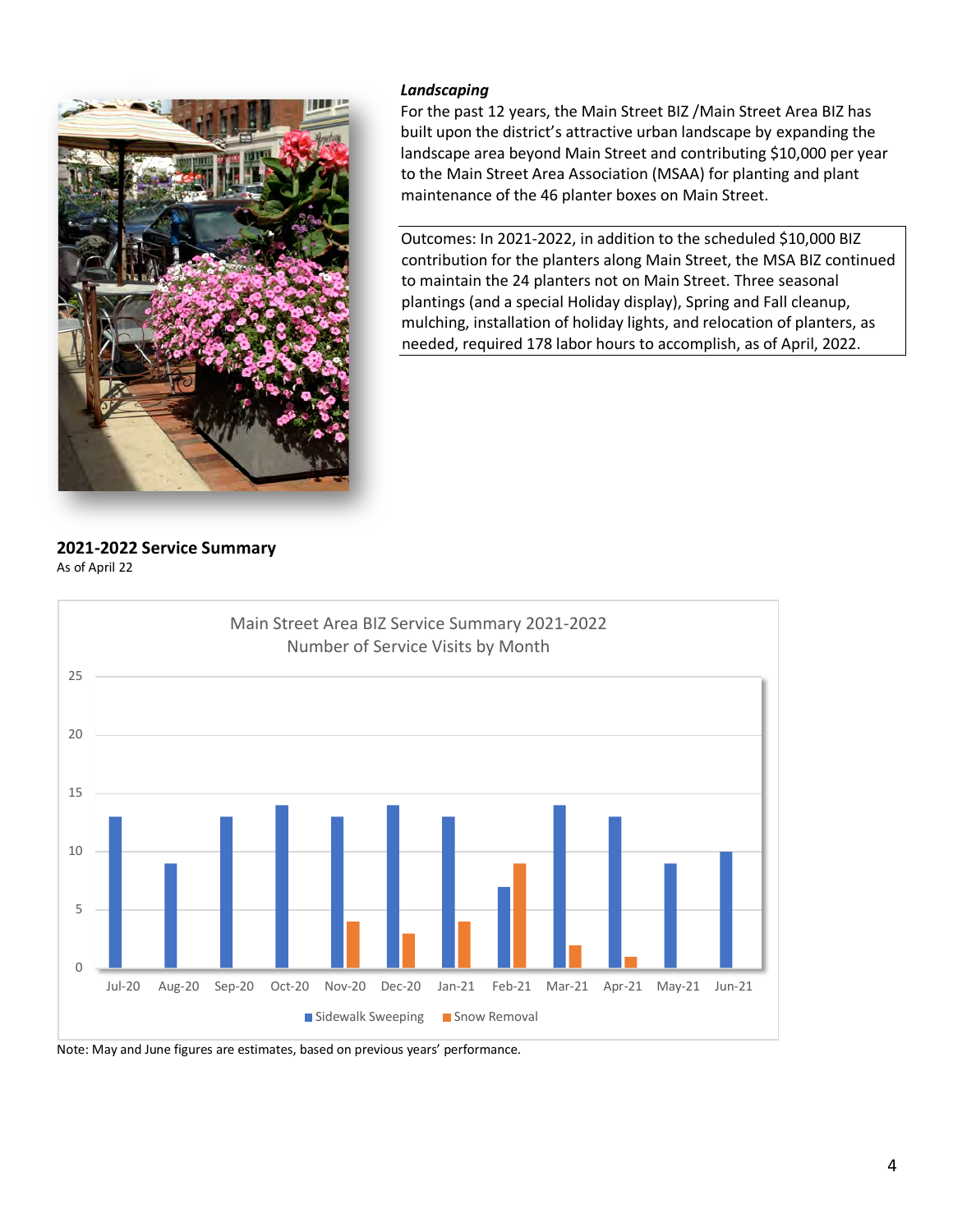## **2021-2022 Budget Comparison**

(as of 4.30.2022)

|                                          |               | <b>Year to Date</b> |                      |
|------------------------------------------|---------------|---------------------|----------------------|
| <b>REVENUE</b>                           | <b>Budget</b> | (as of 4.30.22)     | % of Budget          |
| <b>Tax Assessment</b>                    | \$286,914.00  | \$284,877.00        | 99.29%               |
| Late Fees/Delinquent Interest            | \$0.00        | \$0.00              | 0.00%                |
| <b>DDA Contribution</b>                  | \$33,734.00   | \$33,734.00         | 100.00%              |
| <b>Savings Account Interest</b>          | \$150.00      | \$27.00             | 18.00%               |
| <b>TOTAL REVENUE</b>                     | \$320,798.00  | \$318,638.00        | 99.33%               |
|                                          |               |                     |                      |
| <b>EXPENSES</b>                          |               |                     |                      |
| <b>BIZ Service Expenses</b>              |               |                     |                      |
| Snow Removal & Salting                   | \$114,504.00  | \$74,942.00         | 65.45%               |
| Sidewalk Sweeping                        | \$75,518.00   | \$79,980.00         | 105.91% <sup>2</sup> |
| Handbill Removal                         | \$5,520.00    | \$4,600.00          | 83.33%               |
| Landscape Services                       | \$46,157.00   | \$23,512.00         | 50.94%               |
| Landscape Contribution                   | \$10,000.00   | \$0.00              | 0.00%                |
| <b>Total BIZ Service Expenses</b>        | \$251,699.00  | \$183,034.00        | 72.72%               |
|                                          |               |                     |                      |
| <b>Other Expenses</b>                    |               |                     |                      |
| Delinquency Fund (2.5% of assess)        | \$7,173.00    | \$0.00              | 0.00%                |
| Contingency Fund (4.7% of assess)        | \$13,485.00   | \$0.00              | 0.00%                |
| <b>Total Other Expenses</b>              | \$20,658.00   | \$0.00              | 0.00%                |
|                                          |               |                     |                      |
| <b>Administrative Expenses</b>           |               |                     |                      |
| <b>Operations Manager</b>                | \$18,000.00   | \$15,000.00         | 83.33%               |
| <b>Business/Executive Services</b>       | \$14,400.00   | \$12,000.00         | 83.33%               |
| Insurance                                | \$2,500.00    | \$2,335.00          | 93.40%               |
| Printing                                 | \$1,200.00    | \$244.00            | 20.33%               |
| <b>Website Hosting &amp; Maintenance</b> | \$1,200.00    | \$1,451.00          | 120.92%              |
| Parking Expense                          | \$30.00       | \$2.00              | 6.67%                |
| <b>Internet Service</b>                  | \$1,001.00    | \$875.00            | 87.41%               |
| <b>Accounting &amp; Audit</b>            | \$4,200.00    | \$0.00              | 0.00%                |
| Legal Services                           | \$1,500.00    | \$0.00              | 0.00%                |
| Miscellaneous Admin. Expenses            | \$4,410.00    | \$0.00              | 0.00%                |
| <b>Total Administrative Expenses</b>     | \$48,441.00   | \$31,907.00         | 65.90%               |
| <b>TOTAL BIZ EXPENSES</b>                | \$320,798.00  | \$214,941.00        | 67.00%               |
| <b>NET RESERVE</b>                       | \$0.00        | \$103,697.00        |                      |

<sup>&</sup>lt;sup>2</sup> Sidewalk sweeping is over budget due to demand for sweeping as a result of the extension of sidewalk dining, including temporary enclosures, throughout the fiscal year. Additional overages for this service in May and June will be covered by budget savings in Snow Removal.